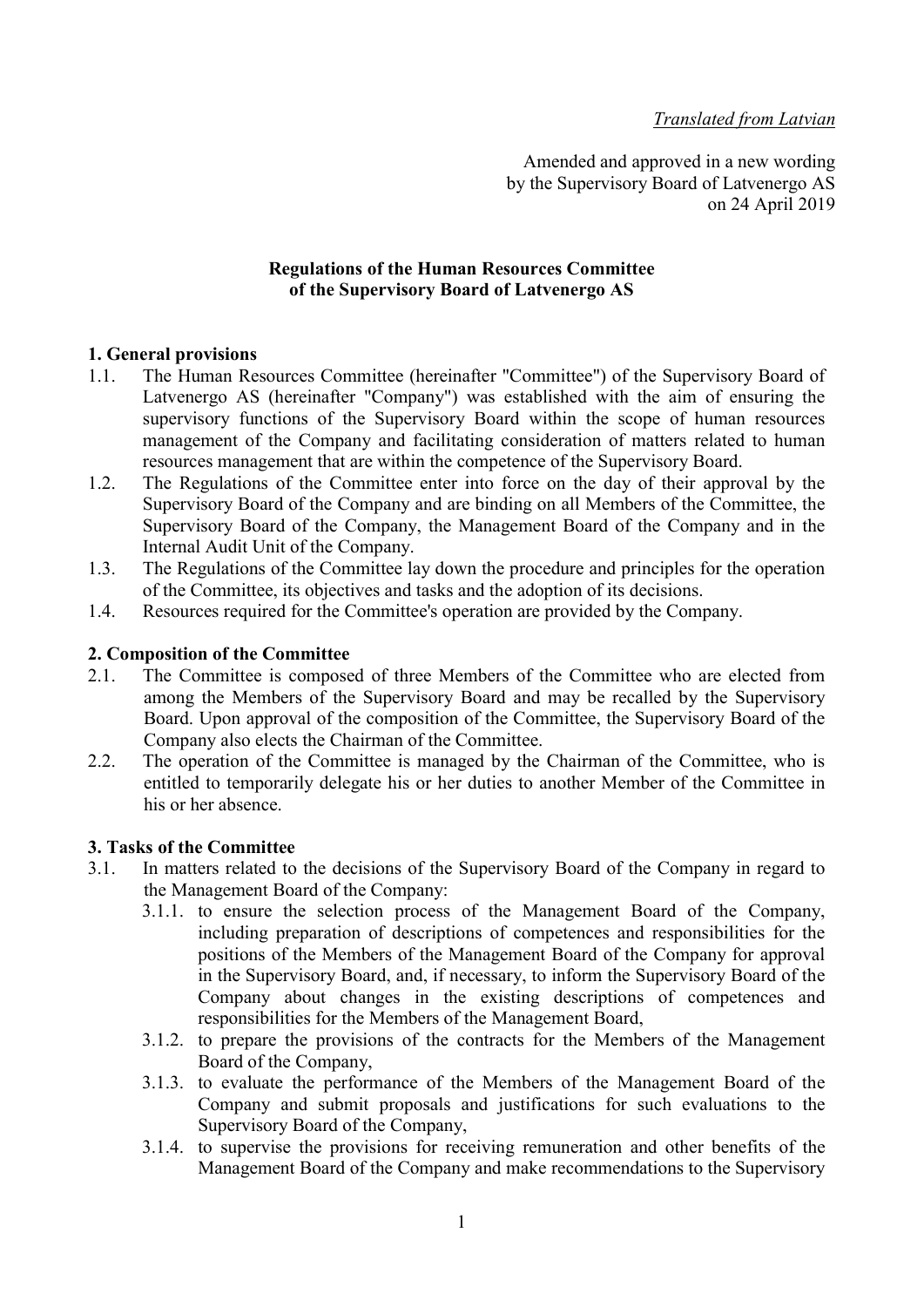Board of the Company regarding the remuneration of the Management Board of the Company,

- 3.1.5. to evaluate the organisational structure of the Management Board of the Company, including the number of Members and their composition and operational efficiency, and to inform the Supervisory Board and the Management Board of the Company about the results of the evaluation,
- 3.1.6. to evaluate the individual and collective knowledge, skills and experience of the Management Board of the Company and present the results to the Supervisory Board of the Company,
- 3.1.7. to evaluate applications of the Members of the Management Board of the Company in which they request permission to combine positions, submitting any proposals to the Supervisory Board of the Company,
- 3.1.8. to prepare proposals for the Supervisory Board of the Company regarding the establishment of a nominating committee.
- 3.2. In matters related to the provision of the supervisory functions of the Supervisory Board of the Company in regard to the Company as a whole:
	- 3.2.1. to receive from the Audit Committee the selection criteria of the Internal Audit Director of the Company and the qualification criteria for the position, to select candidates for the position of the Internal Audit Director of the Company and to nominate candidates for the position,
	- 3.2.2. in cooperation with the Audit Committee, to determine the employment conditions of the Internal Audit Director:
		- 3.2.2.1. to evaluate the qualification criteria, salary and job duties set for the Internal Audit Director that are recommended by the Audit Committee,
		- 3.2.2.2. to secure approval of the combining of positions of the Internal Audit Director,
	- 3.2.3. to evaluate the personnel and remuneration policies of the Company and make recommendations to the Supervisory Board of the Company,
	- 3.2.4. to evaluate the selection criteria for the Members of the Audit Committee and to nominate candidates and recommend them for approval if such a request has been made by a representative of the holder of capital shares of the Company,
	- 3.2.5. to make recommendations to the Supervisory Board of the Company on matters under the responsibility of the Committee.

# 4. Operation of the Committee

- 4.1. Meetings of the Committee are convened and presided over by the Chairman of the Committee or, in his or her absence, by a deputy delegated by him or her.
- 4.2. Meetings of the Committee are convened according to necessity, but at least four times per year. Members of the Committee, the Supervisory Board of the Company and the Management Board of the Company are also entitled to initiate the convening of a meeting or request additions to the agenda of a meeting.
- 4.3. The party convening a meeting of the Committee drafts the agenda for that meeting.
- 4.4. The chair of the meeting of the Committee may invite Members of the Company's Supervisory Board or Management Board, or other employees of the Company, to participate in that meeting.
- 4.5. Based on a separate decision of the Supervisory Board of the Company, the Committee, while observing the regulatory documents regulating procurement that are in force at the Company, is also entitled to invite external experts and consultants to ensure the fulfilment of its objectives and tasks.